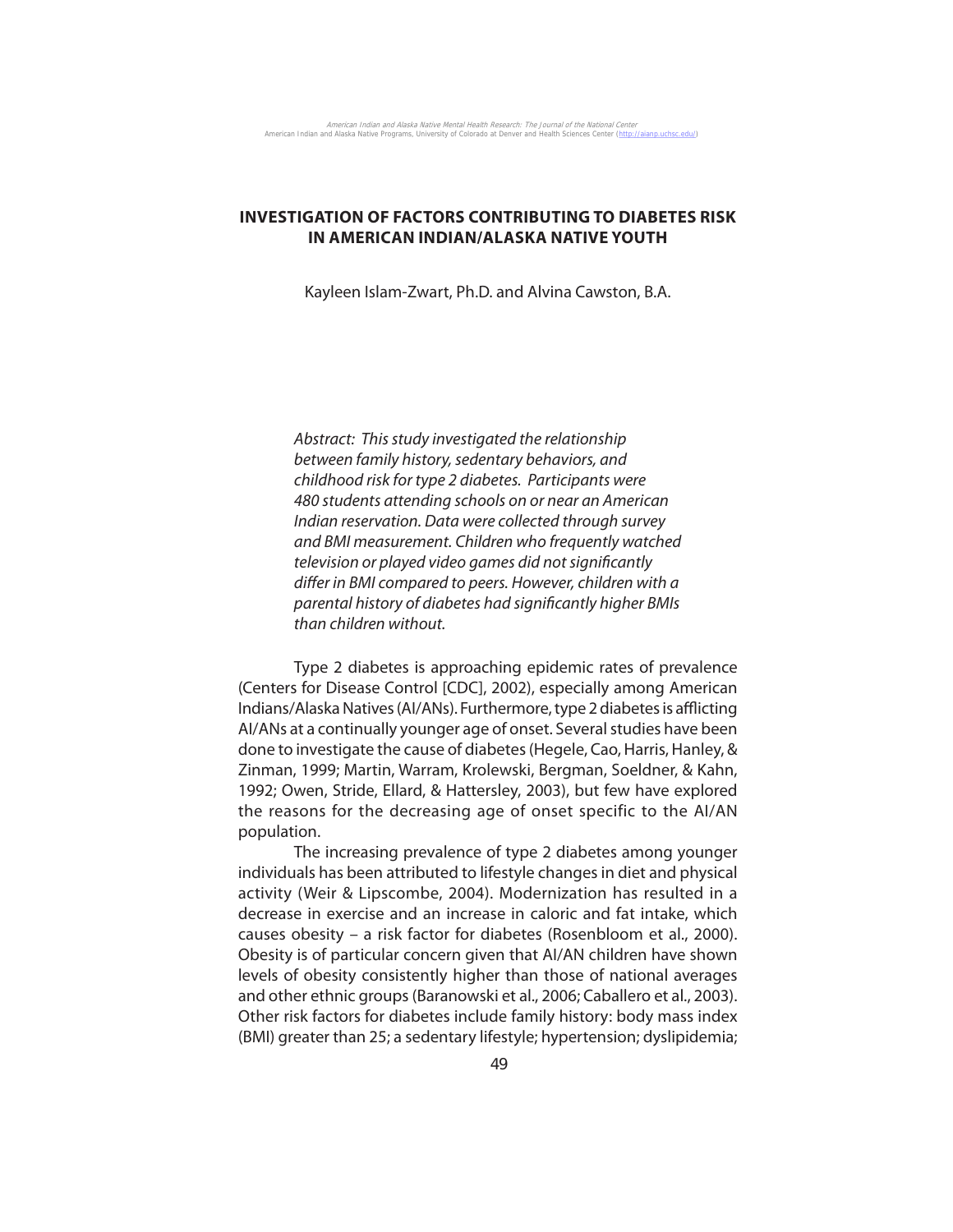a history of gestational diabetes; polycystic ovary syndrome (Rao, Disraeli, & McGregor, 2004); belonging to a minority population such as AI/AN, African American, Hispanic American, or Asian/Pacific Islander (Rosenbloom et al.); and abdominal obesity (Weir & Lipscombe).

AI/AN youth show a number of poor health risk indictors (Harris, Gordon-Larsen, Chantala, & Udry, 2006) and type 2 diabetes specifically has had a dramatic impact on the AI/AN population. According to the CDC (2002), 14.9% of AI/ANs aged 20 years and older receiving care from the Indian Health Service (IHS) had diabetes, although the rate is likely even higher because of undetected cases. American Indians/Alaska Natives are 2.3 times more likely to develop diabetes than non-Hispanic Whites, and rates are increasing among the youth population. From 1988 to 1996, the prevalence of diabetes among youth aged 15-19 years increased 54% (Acton et al., 2002). Although not specific to AI/AN youth, a recent study found that the average time to insulin treatment did not differ by age, suggesting these individuals will have more years of life during which they can experience complications (Hillier & Pedula, 2003).

Although the etiology for the increase in diabetes and obesity among AI/ANs is unknown, studies have indicated possible explanations. Neel (1962) proposed the thrifty genotype phenomenon in AI/AN, which is hypothesized as an ability to release insulin quickly, so as to store energy in times of food abundance and utilize food energy storages efficiently during periods of famine (Neel, 1962; Neel, 1982; Neel, Weder, & Julius, 1998). Thus, because Western modernization has resulted in food abundance, food is continually stored in the body without being utilized for energy. Possibly related to this theory, AI/AN children are more likely to be overweight than any other ethnic group and to have increased central body fat (Goran et al., 1995). Blackett et al. (1996) also reported that obesity is associated with elevated lipid levels beginning at an early age in AI/AN children. Popkin (1994) asserted there is a nutrition transition pattern found in both low-income countries and AI/AN communities in the U.S. This nutrition transition is characterized by the adoption of a Western-type diet that is high in fat and low in fiber and linked with a sedentary lifestyle, which results in an increased prevalence of obesity and degenerative diseases (Popkin; Drewnowski & Popkin, 1997). Further studies have suggested that reductions in the economic cost of carbohydrates may contribute to higher incidences of AI/AN obesity (Richards & Patterson, 2006).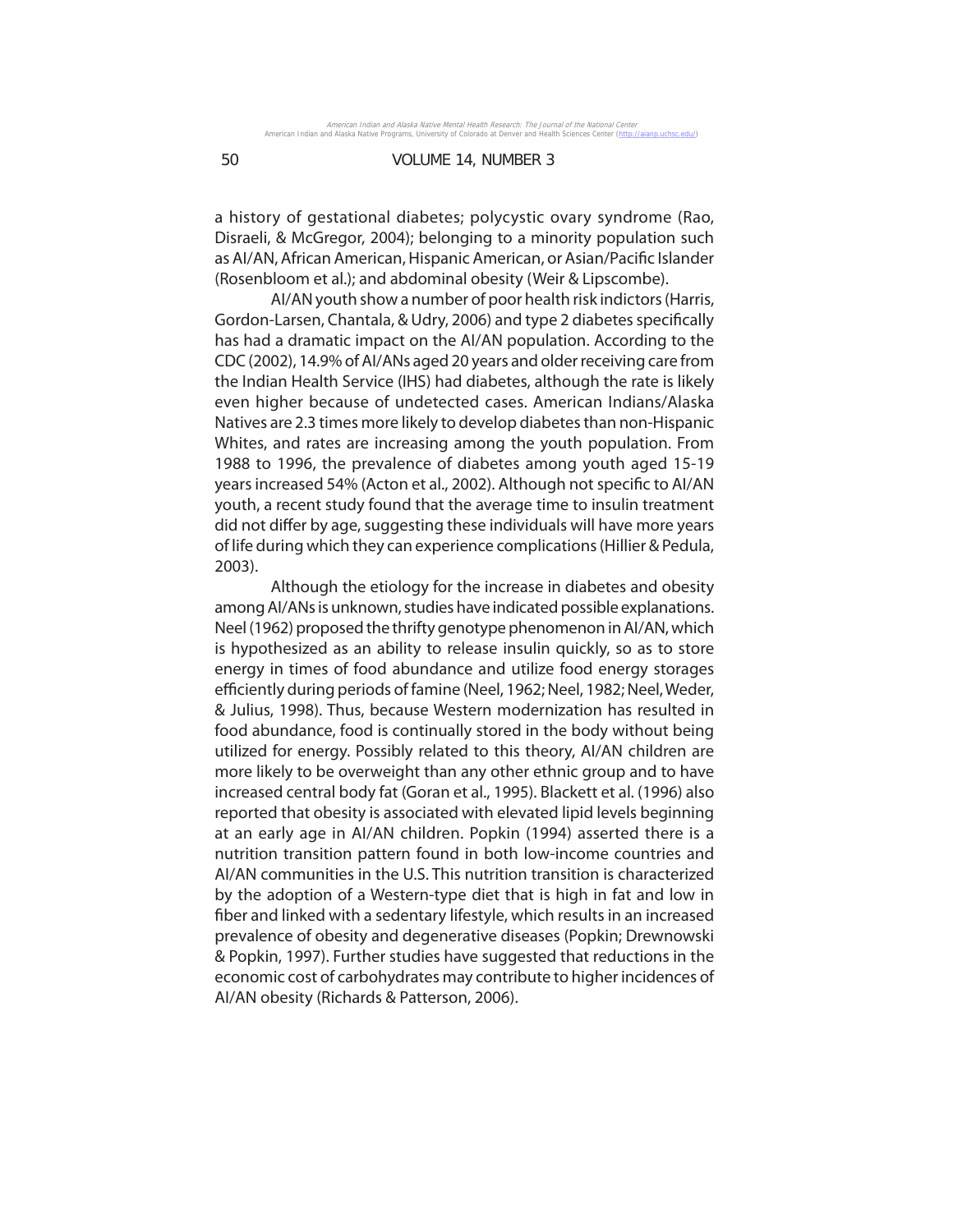Research indicates that 50-90% of youth with type 2 diabetes have a BMI greater than 27 or  $\geq$  85% for age (Rosenbloom et al., 2000). Several studies in the general population have indicated a correlation between low levels of physical activity and obesity (Steinbeck, 2001; Kimm et al., 2002). Other findings indicate an interaction between television viewing and increased consumption of high-energy foods (Campbell et al., 2002), increased obesity (Crespo et al., 2001), and decreased energy expenditure (McMurray et al., 2000). Collectively, these studies support the notion that children who exhibit low levels of physical activity are at greater risk for type 2 diabetes. Similarly, Rosenbloom et al. (2000) assert that minority children have a genetic predisposition to insulin resistance and that the presence of environmental modulators could increase their risk. The purpose of the current study was to investigate this assertion among AI/AN youth. Specifically, it was predicted that AI/AN children who watched television or played video games for at least 2 hours per day, and/or who had a parent with type 2 diabetes, would have a higher BMI percentile rank than their peers.

## **Method**

### **Participants**

Participants were children in the third through twelfth grades attending schools located on or near an AI reservation in north central Washington state. (The decision to begin with third-grade students was based on the American Diabetes Associaton [2000] guidelines that suggest screening of children every two years beginning at 10 years of age.) Six school areas were screened over a one-year period. There were a total of 1404 students in the six schools, 796 of whom were known AI according to the Colville IHS unit. Specific data regarding ethnicity were not collected. For reasons of equity and to avoid stigmatization, non-Indian students were also offered the screening opportunity and their data were not excluded from analysis. Students who were diabetic, pregnant, acutely ill, or who had a chronic illness were excluded from analysis. Two comparisons were made in this study: 1) children who watched television or played video games for 2 or more hours per day ( $n = 287$ ; 165 females and 122 males) and children who watched television or played video games for less than 2 hours per day ( $n = 193$ ; 117 females and 76 males), and 2) children who had one or both parents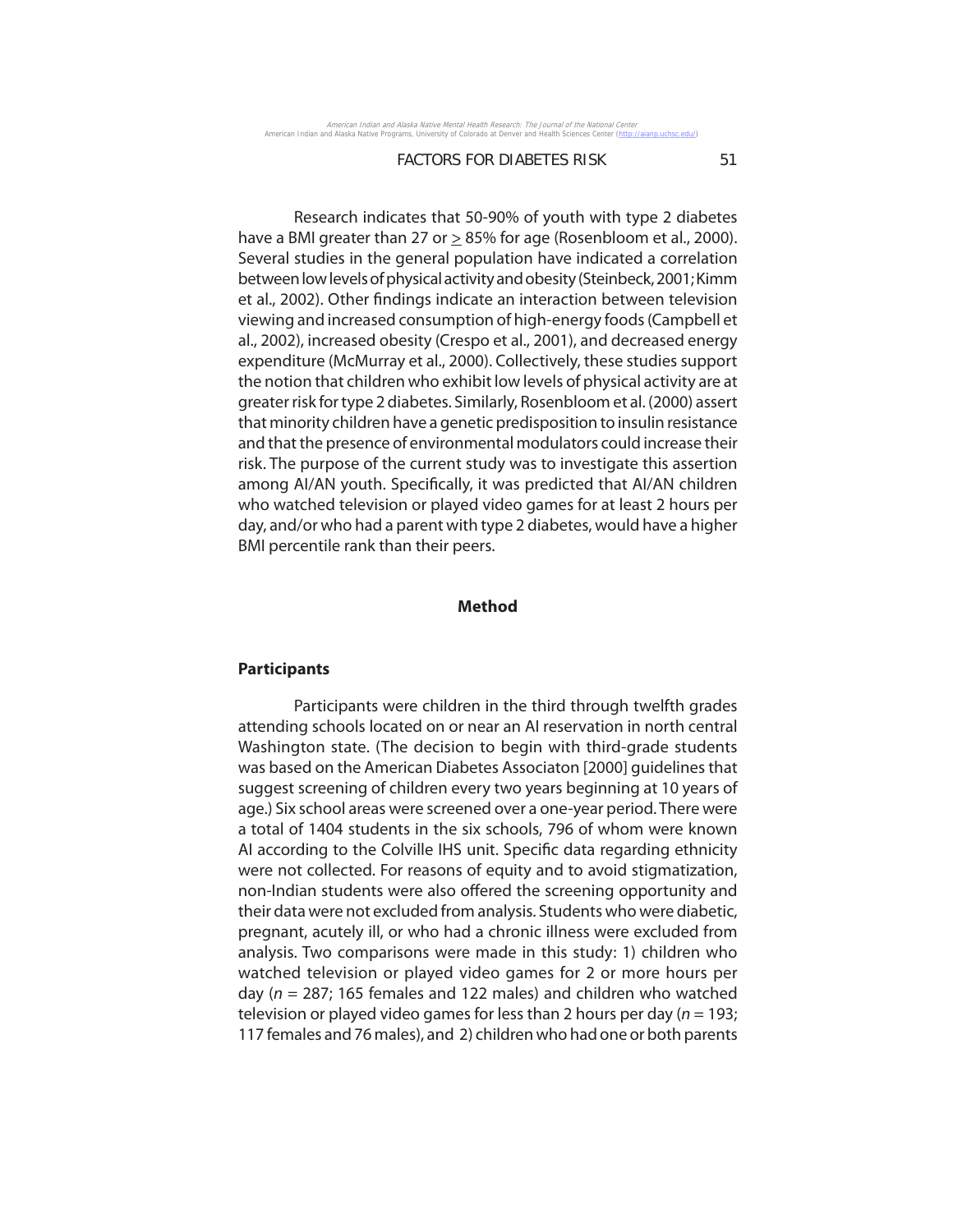with diabetes ( $n = 78$ ; 55 females and 23 males) and children with no parental diagnosis of diabetes ( $n = 402$ ; 227 females and 175 males). The socioeconomic status of the reservation and surrounding areas was low to mid-range, with a median household income level of \$29,830 in 1999, based on information from the U.S. Census Bureau regarding the tribe (2000). Average age was 12.08 years ( $SD = 2.71$ , range = 8-18). See Table 1 for additional demographic information.

| Demographics by Group ( $N = 480$ ) |                                                        |                                                        |                                                     |                                                     |  |
|-------------------------------------|--------------------------------------------------------|--------------------------------------------------------|-----------------------------------------------------|-----------------------------------------------------|--|
|                                     | No Parent<br>with Diabetes/<br>>2 Hours<br>of TV/Video | No Parent<br>with Diabetes/<br><2 Hours<br>of TV/Video | Parent<br>with Diabetes/<br>>2 Hours<br>of TV/Video | Parent<br>with Diabetes/<br><2 Hours<br>of TV/Video |  |
|                                     | $n = 235$<br>(male = 107,<br>$female = 128$            | $n = 167$<br>$(male = 68,$<br>$female = 99$            | $n = 52$<br>$(male = 15,$<br>$female = 37$          | $n = 26$<br>$(male = 8,$<br>$female = 18$           |  |
|                                     | Mean (SD)                                              | Mean (SD)                                              | Mean (SD)                                           | Mean (SD)                                           |  |
| Age                                 | 12.04 (2.74)                                           | 11.83 (2.70)                                           | 11.98 (2.70)                                        | 12.73 (2.53)                                        |  |
| Height                              | 60.65 (5.31)                                           | 60.39 (5.36)                                           | 60.52 (5.54)                                        | 61.80 (4.67)                                        |  |
| Weight                              | 125.28 (47.89)                                         | 119.38 (43.31)                                         | 135.17 (49.32)                                      | 157.00 (54.94)                                      |  |
| <b>BMI</b><br>Percentile<br>Rank    | 75.86 (26.08)                                          | 73.82 (25.13)                                          | 81.80 (25.35)                                       | 87.30 (18.34)                                       |  |

| Table 1                        |  |  |  |  |  |
|--------------------------------|--|--|--|--|--|
| Demographics by Group (N = 480 |  |  |  |  |  |

#### **Apparatus**

Parents completed a consent form that inquired briefly about medical and family history. Data pertaining to the children's number of hours spent watching television and playing video games and the presence of a parent with diabetes were also collected from the parental consent form. Specifically, there were questions on the consent that asked for a Yes or No response pertaining to the child (Have a mother or father with diabetes; Watch television or play video games at least 2 hours every day). The diabetes screen, performed by licensed nurses, measured each child's height in inches and weight in pounds to calculate the BMI using the standard formula and then converted the results into percentiles by age and gender, as specified on the SECA growth chart (CDC, 2001).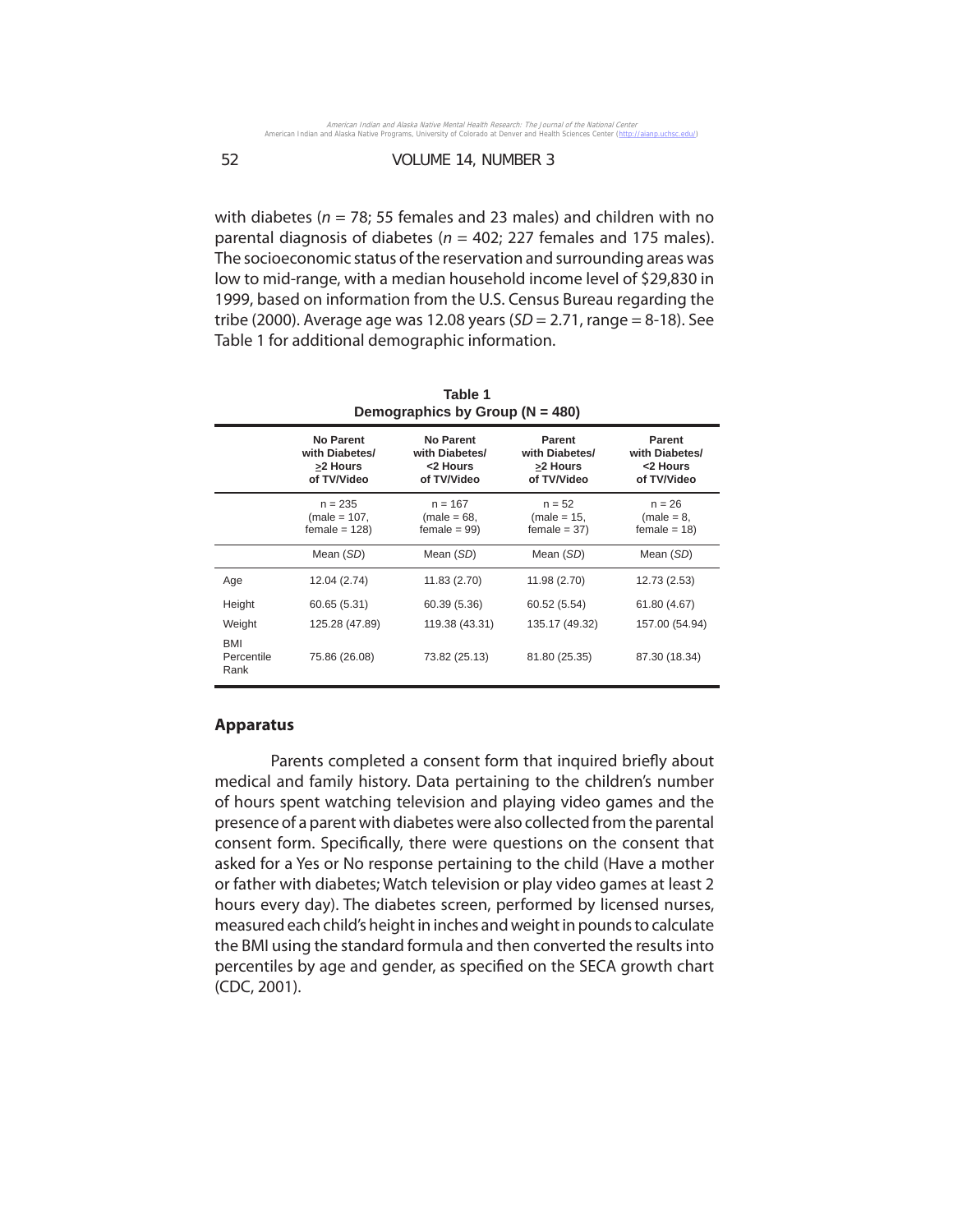### **Procedure**

 This study used archival data collected by the IHS Diabetes Program as part of an ongoing project investigating diabetes in youth and adolescents served by the Colville IHS unit (Marrero, Oliver, Kim, Robertson, & Lee, 2004). Participants for the screenings were recruited through a letter sent to parents one month prior to the screening. As part of the letter, parents were invited to attend a dinner and presentation at their child's school; the presentation included information about diabetes progression and the goal of primary prevention. Parents were given the opportunity to sign a consent form at the meeting or to send it to school with the child. One week and then one day prior to the screening, reminder letters were sent to parents. On the day of the screening, all children who had returned informed consents permitting participation were invited to the screening. Once there, an IHS employee read each child an assent form and obtained his/her signature. All children received packet containing a t-shirt, pencil, pedometer, and coloring book as compensation for their participation. Results of the screening were not given to the students that day, but were mailed to the parents. Students who did not participate in the screening were escorted to the cafeteria and provided an alternative activity according to each school's preferences. No information was collected from students electing not to participate. Study procedures were conducted in accordance with American Psychological Association ethical guidelines and were approved by the Portland Area IHS Institutional Review Board and the university's Institutional Review Board.

### **Results**

A 2 (2 hours or more per day spent watching television or playing video games vs. less than 2 hours) x 2 (parent with diabetes vs. no parent with diabetes) analysis of variance (ANOVA) was conducted to determine whether children who watched television or played video games for 2 hours per day or more and/or had a parent with diabetes would have higher BMI percentiles than children who did not. Findings indicated no significant difference in the BMI percentiles of children who watched 2 or more hours of television when compared to their peers,  $F(1, 479) =$ 0.28,  $p = 0.60$ . However, children with a parental history of diabetes did differ significantly in BMI percentile rank when compared to children who did not have a parent with diabetes,  $F(1, 479) = 8.65$ ,  $p = .00$ ,  $\eta^2$  $= .018$ . Specifically, children with one or both parents with diabetes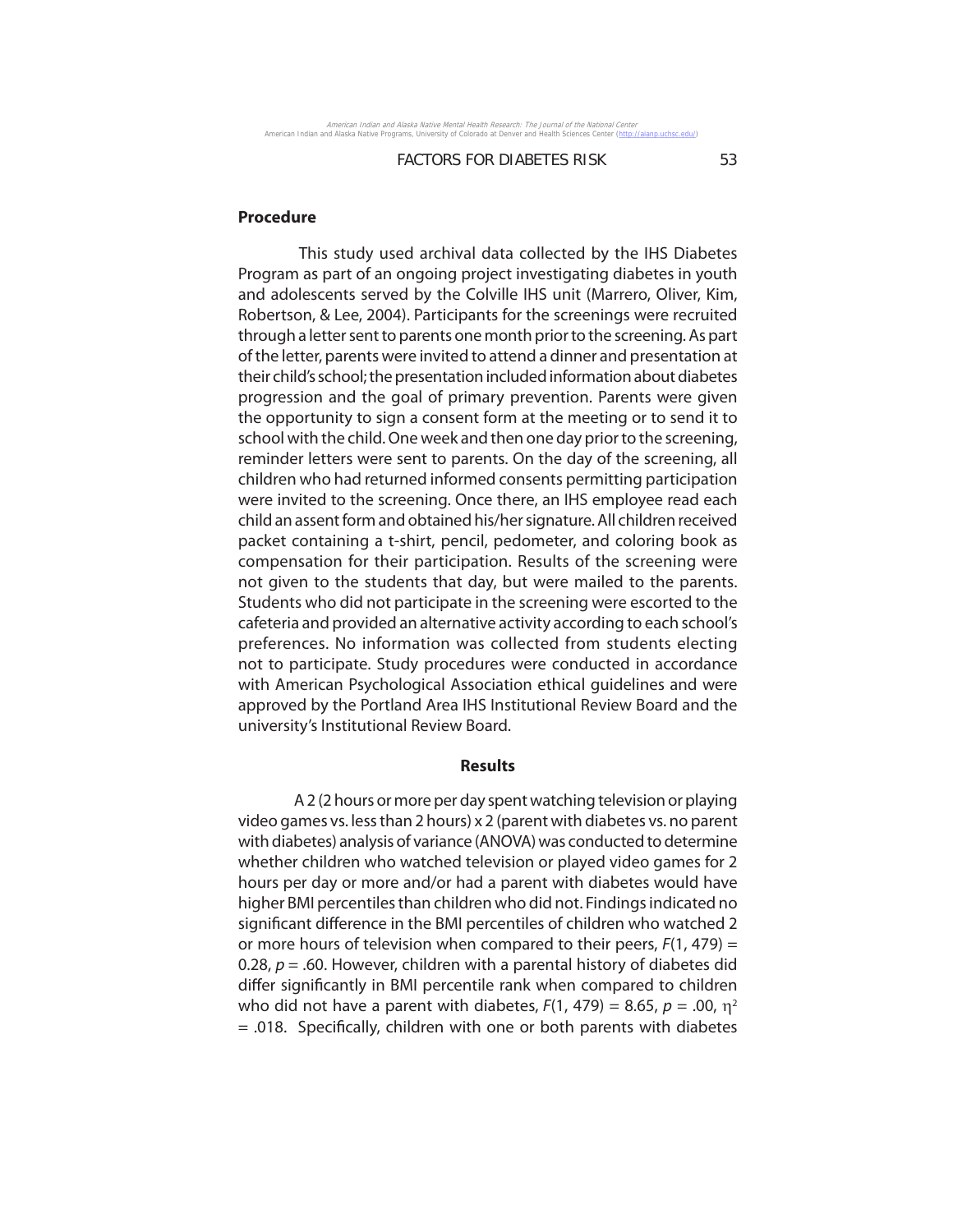showed significantly higher BMI percentile rank ( $M = 83.63$ ,  $SD = 23.28$ ) than those without a parental history ( $M = 75.01$ ,  $SD = 25.68$ ). There was no significant interaction,  $F(1, 479) = 1.30$ ,  $p = .26$ .

## **Discussion**

This study examined the relationship between parental diabetes status, sedentary behaviors, and childhood risk for type 2 diabetes. Rosenbloom et al. (2000) suggested that minority children have a genetic predisposition for insulin resistance. Thus, in the presence of environmental modulators, their risk for type 2 diabetes is increased, potentially resulting in earlier disease expression. In accordance with this assertion, it was predicted that children who watched television or played video games for 2 or more hours per day and/or had a parent with diabetes would have a higher BMI percentile rank than their peers. As anticipated, children with one or two parents who had diabetes had a significantly higher BMI percentile rank than those children without a parental history. In contrast to the expected finding, children who watched television or played video games for 2 or more hours did not have a higher BMI percentile rank than children who did not. Therefore, these results falter in support of Rosenbloom et al.'s contention that environmental modulators increase children's risk for type 2 diabetes.

Differential findings related to television watching may have resulted from the measurement used in the current study. Specifically, previous conceptions of environmental modulators may differ from the measurement used in the current study (amount of television viewing and video game playing). Alternatively, it may be that 2 hours is not an appropriate cutoff. In a longitudinal study in which television viewing hours were measured with specificity, television viewing was associated with obesity, poor cardio-respiratory fitness, increased cholesterol, and cigarette smoking in early adulthood (Hancox, Milne, & Poulton, 2004), which are all risk factors for diabetes. Future studies using a continuous measure of time spent watching television and playing video games would perhaps provide more definitive results. Another potential limitation for this study may be that additional activities were unknown. Thus, it is possible that hours of television watching or video game playing alone is not a good predictor of overall activity level. For example, a cross-sectional study indicated that the only risk factor for higher BMI in adolescents was an inadequate vigorous physical activity level (Patrick et al., 2004). Additionally, dietary information was not solicited in this study. Therefore, future studies might incorporate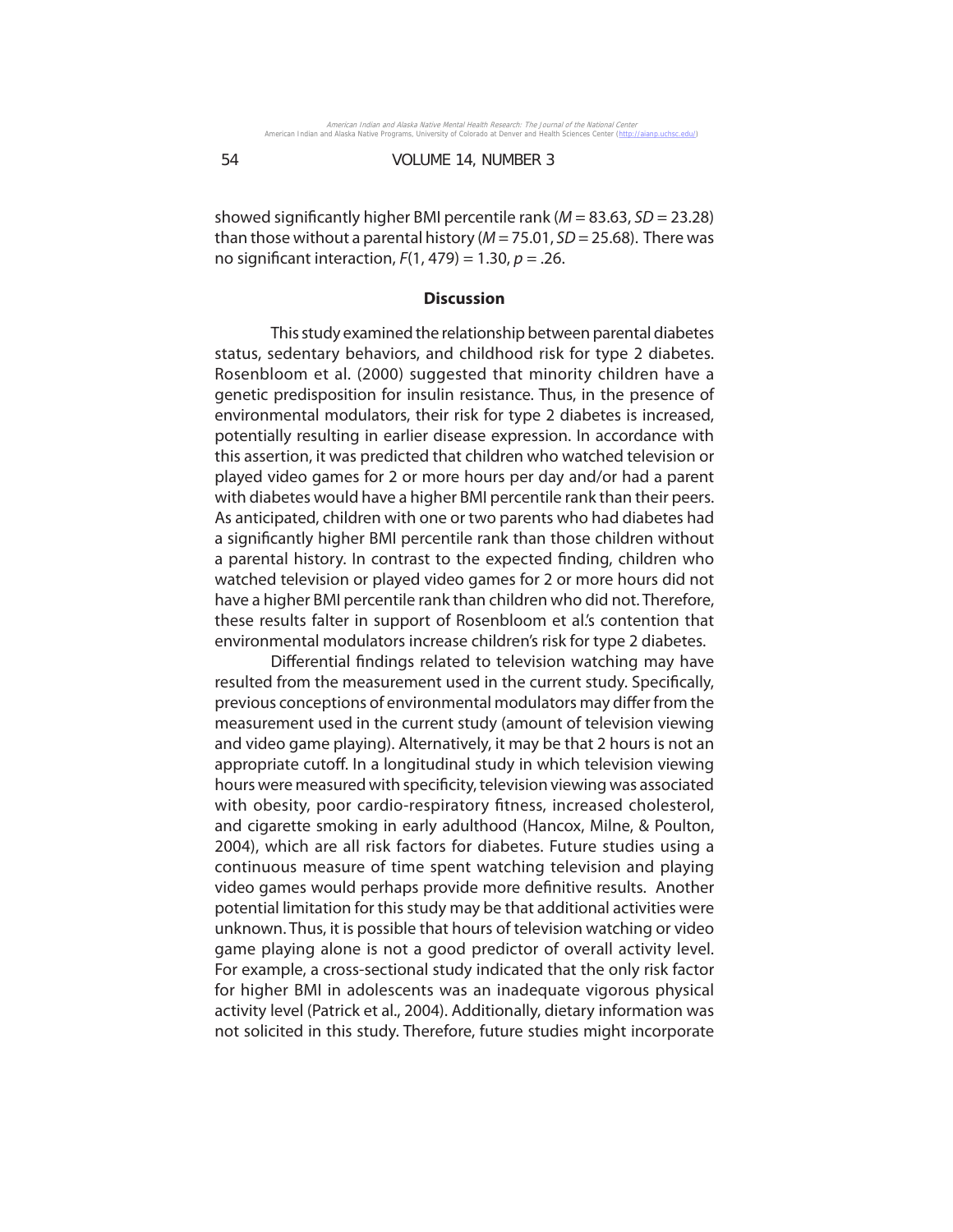sedentary lifestyle factors, dietary and environmental modulators, and physical movement to determine risk and health behaviors. Utilizing multiple measures would provide a more accurate account of activity level and other impacting factors.

In regards to parental diabetes status, there were also limitations. Specifically, the parental consent only inquired about having a parent with diabetes and did not ask for specifics regarding which parent, or whether both parents had diabetes. It is also possible that parents suffered from undiagnosed diabetes at the time of the screening and, thus, the classification was not accurate. Further studies should incorporate more specific questions about parental diabetes status and collect body weight, shape, and height information from parents as well as children. As more information becomes available about the most accurate indicators of risk, alternative measurements might be considered (Freedman et al., 2007). It is also necessary to look at shared environmental factors such as parents' and children's shared dietary habits. It is possible that such factors contributed to the obesity and/or diabetes risk for children in this study.

Finally, parents were asked to report regarding their children's risk factors. Although it is likely that they would be knowledgeable about their own or a partner's diabetes status, the accuracy of their reporting of children's television watching and video game playing may be questionable. In the future, it would likely be more beneficial to question children, in addition to parents, to verify the accuracy of information. As study results do indicate some association between increased BMI in AI/AN youth and parental history of diabetes, further study in this area is warranted.

> Kayleen Islam-Zwart, Ph.D. Department of Psychology Eastern Washington University 151E Martin Hall Cheney, WA 99004 E-mail: kislamzwart@mail.ewu.edu Phone: (509) 359-2380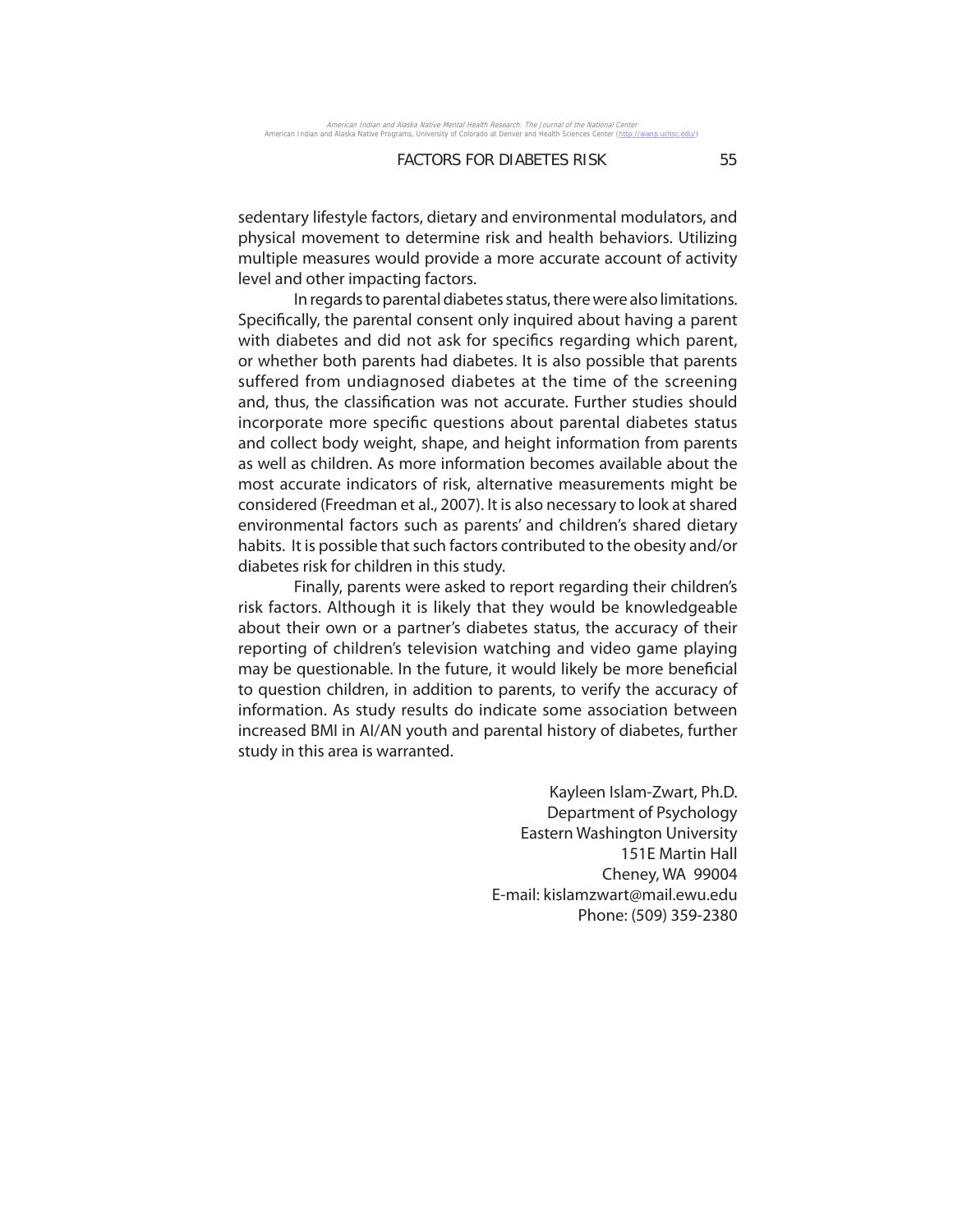#### **References**

- Acton, K. J., Burrows, N. R., Moore, K., Querec, L., Geiss, L. S., & Engelgau, M. M. (2002). Trends in diabetes prevalence among American Indian and Alaska Native children, adolescents, and young adults. American Journal of Public Health, 92, 1485-1491.
- American Diabetes Association. (2000). Type 2 diabetes in children and adolescents. Diabetes Care, 23, 381-389.
- Baranowski, T., Cooper, D.M., Harrell, J., Hirst, K., Kaufman, F.R., Goran, M., et al. (2006). Presence of diabetes risk factors in a large U.S. eighthgrade cohort. Diabetes Care, 29, 212-217.
- Blackett, P.R., Taylor, T., Russell, D., Lu, M., Fesmire, J., & Lee, E.T. (1996). Lipoprotein changes in relation to body mass index in Native American adolescents. Pediatric Research, 40, 77-81.
- Caballero, B., Himes, J.H., Lohman, T., Davis, S.M., Stevens, J., Evans, M., et al. (2003). Body composition and overweight prevalence in 1704 schoolchildren from 7 American Indian communities. American Journal of Clinical Nutrition, 78, 308-312.
- Campbell, K., Crawford, D., Jackson, M., Worsley, A., Gibbons, K., & Birch, L. (2002). Family food environments of 5-6-year-old-children: Does socioeconomic status make a difference? Asia Pacific Journal of Clinical Nutrition, 11, S553-S561.
- Centers for Disease Control. (2002). National diabetes fact sheet. Retrieved June 22, 2004, from http://www.cdc.gov/diabetes/pubs/factsheet. htm.
- Centers for Disease Control. (2001). National Center for Health Statistics Growth Charts. Retrieved October 23, 2007, from http://www.cdc. gov/nchs/about/major/nhanes/growthcharts/background.htm.
- Crespo, C., Smit, E., Troiano, R., Bartlett, S., Macera, C., & Andersen, R. (2001). Television watching, energy intake, and obesity in US children: Results from the Third National Health and Nutrition Examination Survey, 1988-1994. Archives of Pediatrics & Adolescent Medicine, 155, 360-365.
- Drewnowski, A., & Popkin, B. (1997). The nutrition transition: new trends in the global diet. Nutrition Reviews, 55, 31-43.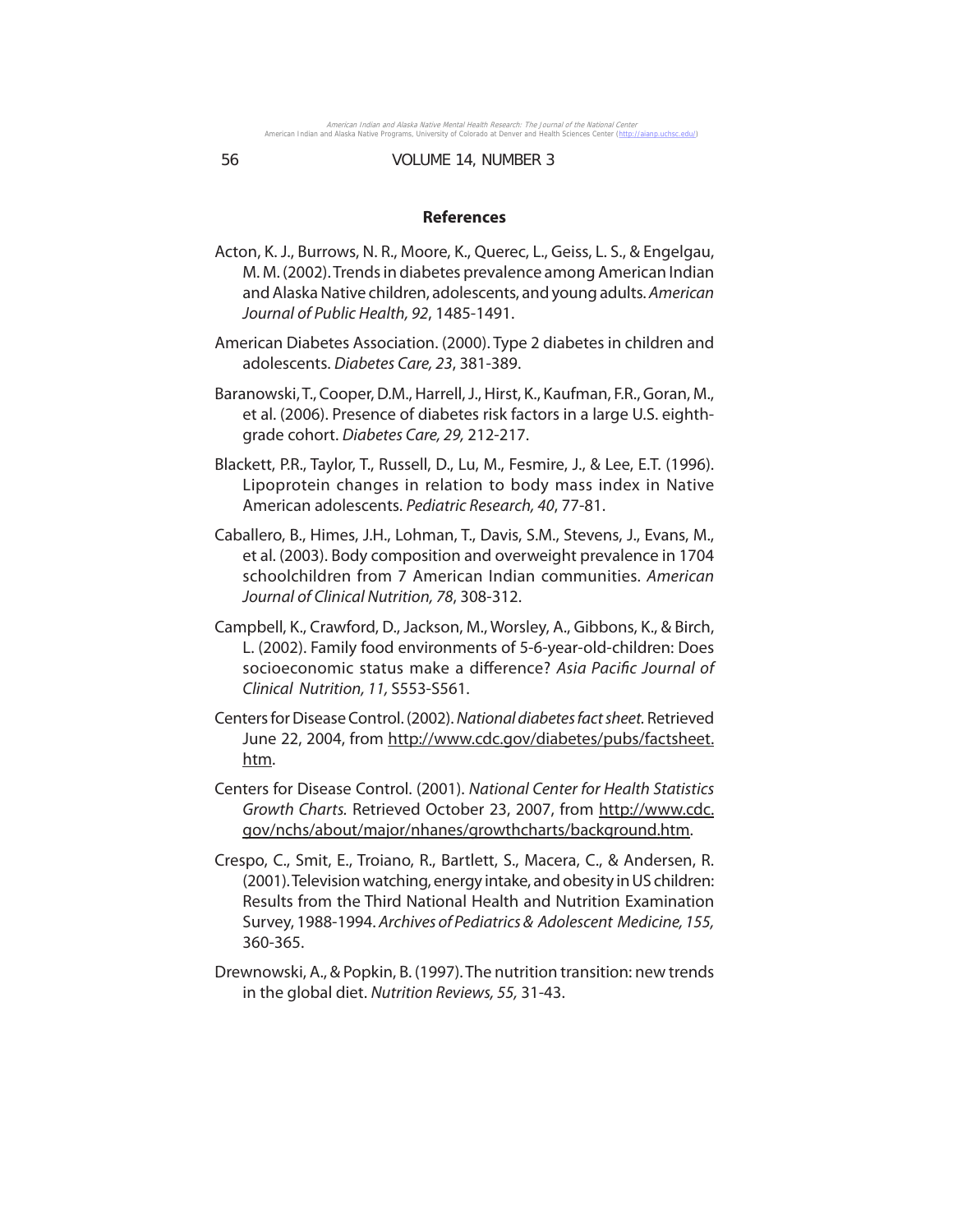- Freedman, D.S., Kahn, H.S., Mei, Z., Grummer-Strawn, L.M., Dietz, W.H., Srinivasan, S.R., et al. (2007). Relation of body mass index and waistto-height ratio to cardiovascular disease risk factors in children and adolescents: The Bogalusa Heart Study. The American Journal of Clinical Nutrition, 86, 33-40.
- Goran, M., Kaskoun, M., Johnson, R., Martinez, C., Kelly, B., & Hood, Y. (1995). Energy expenditure and body fat distribution in Mohawk children. Pediatrics, 95, 89-95.
- Hancox, R., Milne, B., & Poulton, R. (2004). Association between child and adolescent television viewing and adult health: A longitudinal birth cohort study. Lancet, 364, 257-263.
- Harris, K.M., Gordon-Larsen, P., Chantala, K., & Udry, J.R. (2006). Longitudinal trends in race/ethnic disparities in leading health indicators from adolescence to young adulthood. Archives of Pediatrics & Adolescent Medicine, 160, 74-81.
- Hillier, T., & Pedula, K. (2003). Complications in young adults with earlyonset type 2 diabetes: Losing the relative protection of youth. Diabetes Care, 26, 2999-3005.
- Kimm, S., Glynn, N., Kriska, A., Barton, B., Kronsberg, S, Daniels, S., et al. (2002). Decline in physical activity in black girls and white girls during adolescence. New England Journal of Medicine, 347, 709-715.
- Marrero, A., Oliver, J., Kim, T., Robertson, D., & Lee, D. (2004). [Pre-diabetes and diabetes on the Colville reservation: A school based youth screening program]. Unpublished raw data.
- McMurray, R., Harrell, J., Deng, S., Bradley, C., Cox, L., & Bangdiwala, S. (2000). The influence of physical activity, socioeconomic status, and ethnicity on the weight status of adolescents. Obesity Research, 8, 130-139.
- Neel, J.V. (1962). Diabetes mellitus: A "thrifty genotype" rendered detrimental by "progress." American Journal of Human Genetics, 14, 353-362.
- Neel, J.V. (1982). The thrifty genotype revisited. In The genetics of diabetes mellitus (Ed.), (pp. 49-60). New York: Academic.